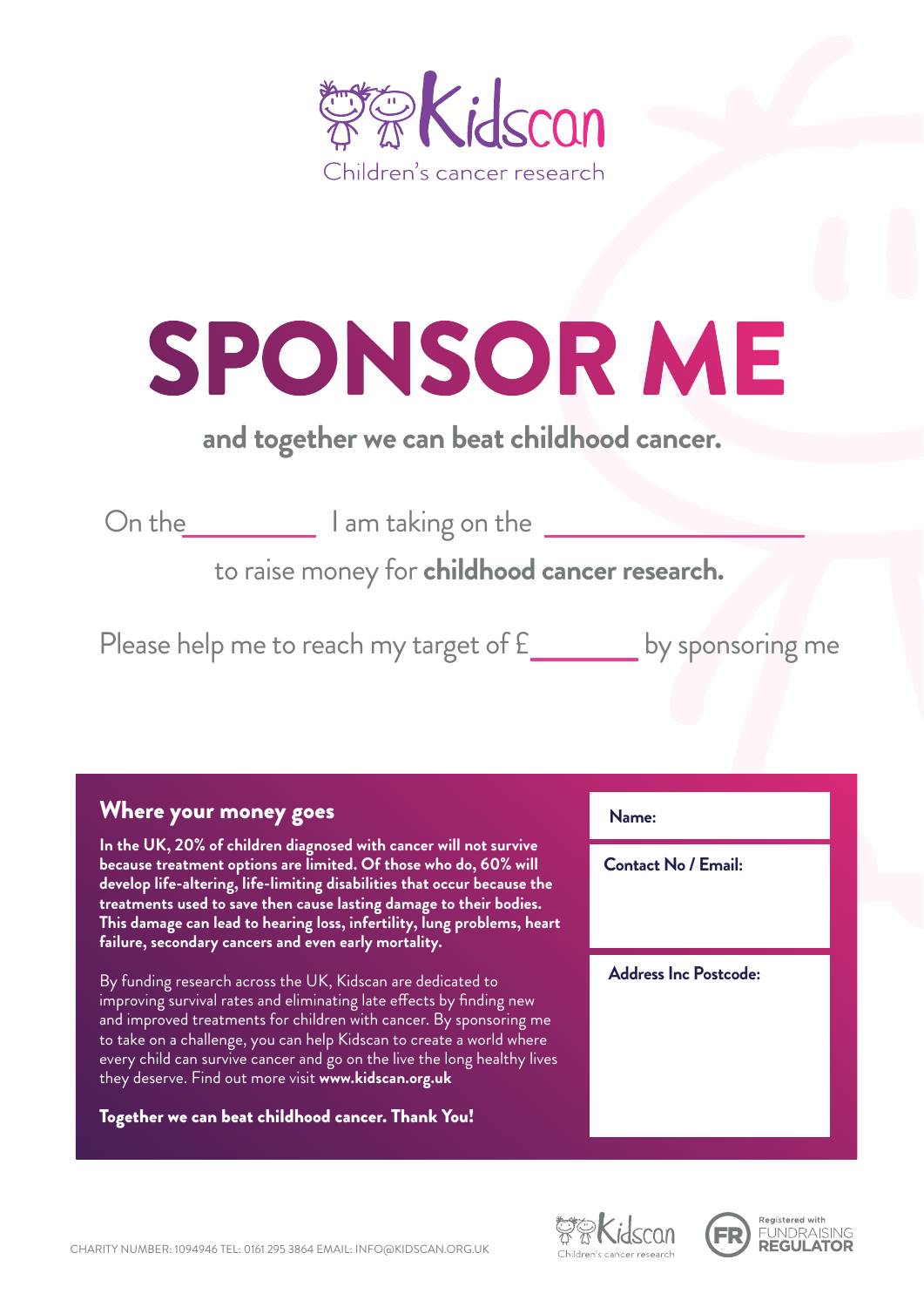

To sponsor me fill in your full name and the amount you wish to donate. To boost your donation with Gift Aid you must tick the box and add your full address including postcode in your own handwriting. Gift Aid allows Kidscan to claim back the rate of tax on every pound donation – that's an extra 25p per £1!

*No cash? No Worries?* Scan the QR Code to the left to donate directly to Kidscan on your phone. Don't forget to complete the table below and tick the QR donation box so we can track your fundraising total!

| <b>Full Name</b><br>Mr Joe Bloggs | <b>Full Address Inc Postcode</b><br>10 example place, Manchester, M401EB | <b>Donation</b><br>£20.00 | <b>GiftAid</b><br>Tick Circle | <b>Date Paid</b><br>DD/MM/YY | QR<br>Donation |
|-----------------------------------|--------------------------------------------------------------------------|---------------------------|-------------------------------|------------------------------|----------------|
|                                   |                                                                          |                           |                               |                              |                |
|                                   |                                                                          |                           |                               |                              |                |
|                                   |                                                                          |                           |                               |                              |                |
|                                   |                                                                          |                           |                               |                              |                |
|                                   |                                                                          |                           |                               |                              |                |
|                                   |                                                                          |                           |                               |                              |                |
|                                   |                                                                          |                           |                               |                              |                |
|                                   |                                                                          |                           |                               |                              |                |
|                                   |                                                                          |                           |                               |                              |                |
|                                   |                                                                          |                           |                               |                              |                |
|                                   |                                                                          |                           |                               |                              |                |
|                                   |                                                                          |                           |                               |                              |                |
|                                   |                                                                          |                           |                               |                              |                |
|                                   |                                                                          |                           |                               |                              |                |
|                                   |                                                                          |                           |                               |                              |                |
|                                   |                                                                          |                           |                               |                              |                |
|                                   |                                                                          |                           |                               |                              |                |
|                                   |                                                                          |                           |                               |                              |                |
|                                   |                                                                          |                           |                               |                              |                |
|                                   |                                                                          |                           |                               |                              |                |

By ticking the GiftAid box, I confirm that I am a UK Income or Capital Gains taxpayer. I have read this statement and want Kidscan to reclaim tax on the donations detailed, given on the date shown. I understand that if I pay less Income Tax or Capital Gains tax in the current tax year than the amount of Gift Aid claimed of all my donations it is my responsibility to pay any difference. I understand the charity will claim 25p for every £1 that I have donated.